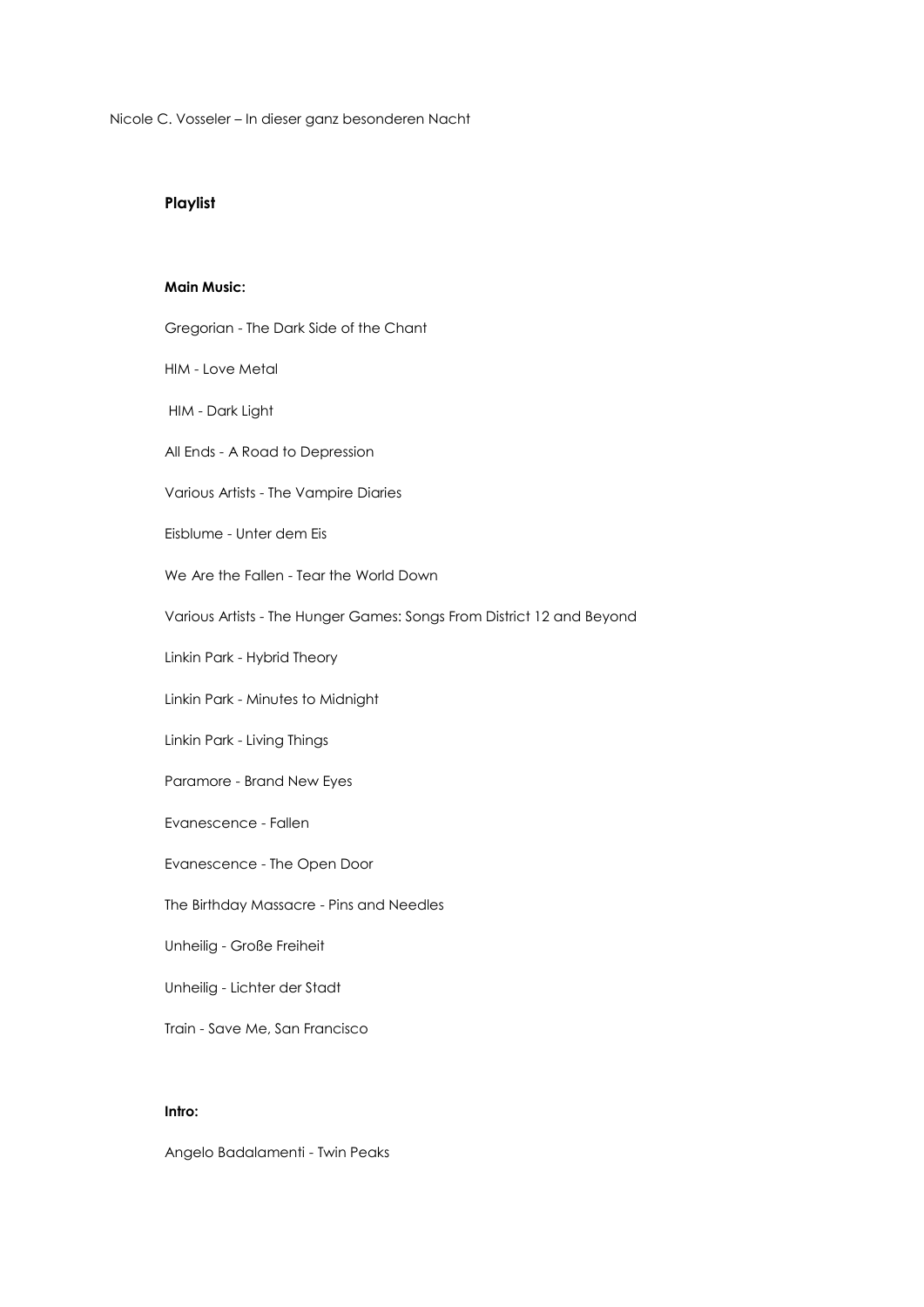### **The City by the Bay:**

Rachel Portman - The Lake House

#### **Zwischen zwei Welten:**

Alexandre Desplat - Afterwards Carter Burwell – Twilight: The Score Rachel Portman - The Cider House Rules Various Artists - Californication Season 4 (*Wipeout & Party at Holly's*)

## **Auf der anderen Seite:**

Rachel Portman - Never Let Me Go

Alexandre Desplat - The Twilight Saga: New Moon / The Score

## **Amber & Nathaniel:**

Gregorian - Bring Me to Life (From the album "The Dark Side of the Chant") Gregorian - Frozen (From the Album "The Dark Side of the Chant") We Are The Fallen - Sleep Well, My Angel (From the Album "Tear the World Down") Linkin Park - Powerless (From the Album "Living Things"; *Theme of Halloween*) Alexandre Desplat - The Twilight Saga: New Moon / The Score (Track 13)

### **Additional Music - Single Tracks:**

HIM - Join Me (In Death) HIM - The Funeral of Hearts HIM - The Sacrament Stanfour - In Your Arms Cutting Crew - (I Just) Died in Your Arms Nirvana - Smells Like Teen Spirit